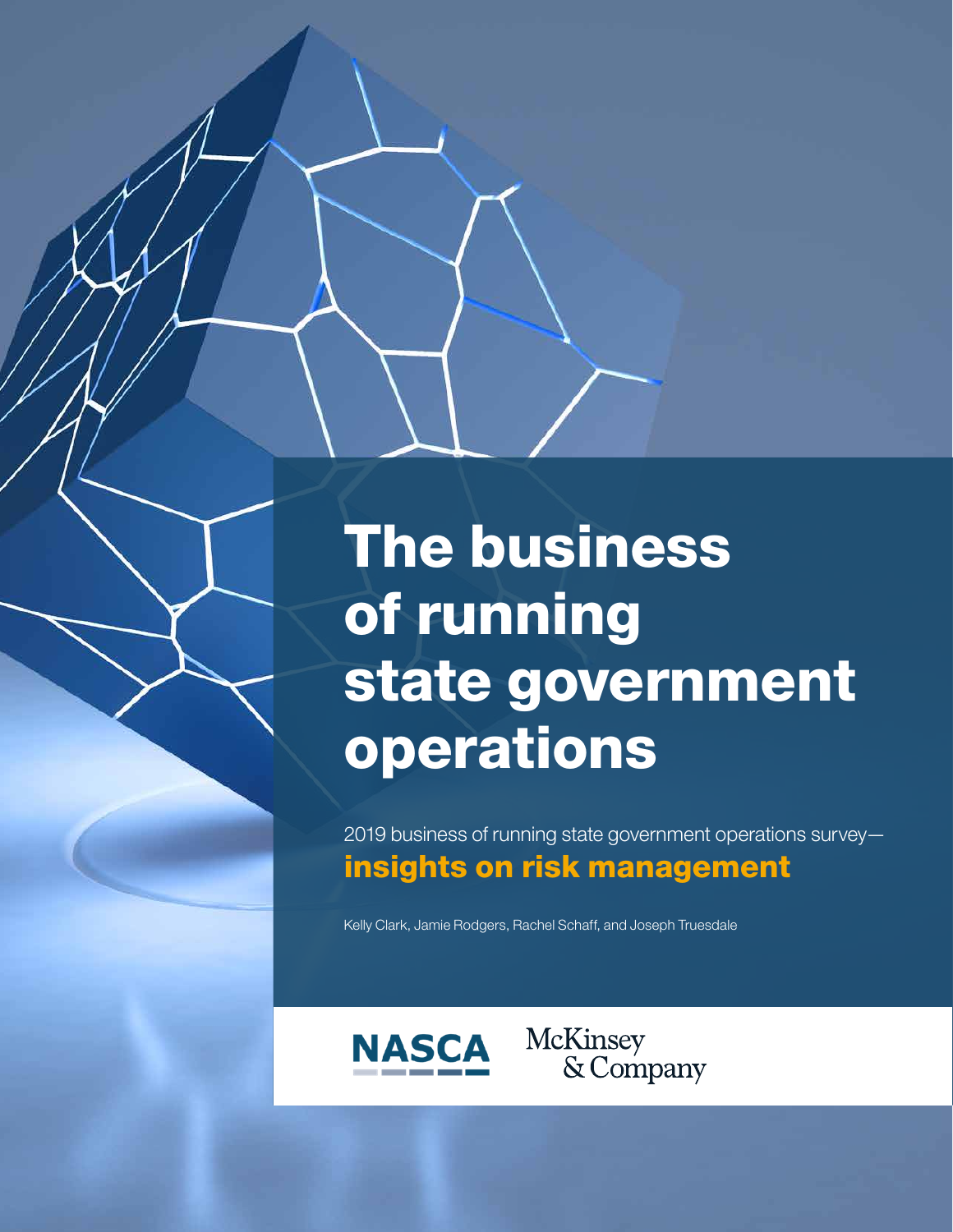

# About NASCA

Founded in 1976, the National Association of State Chief Administrators (NASCA), is a nonprofit, 501(c)3 association representing chief administrative officers (CAOs)—public officials in charge of departments that provide support services to other state agencies. NASCA provides a forum for CAOs to exchange information and learn new ideas from each other and private partners. NASCA's mission is to help state CAOs and their teams strategically transform state government operations through the power of shared knowledge and thought leadership.

## **McKinsey** & Company

#### About McKinsey & Company

McKinsey & Company is the world's leading strategic management consulting firm, deeply committed to helping institutions in the public, private, and social sectors achieve lasting success. For almost a century, McKinsey has served as the most trusted external adviser to governments and private sector companies in the United States and across the globe, helping them solve their most pressing problems, and enabling them to achieve distinctive, substantial, and lasting improvements in their performance. McKinsey's governance as a private worldwide partnership ensures its independence and objectivity.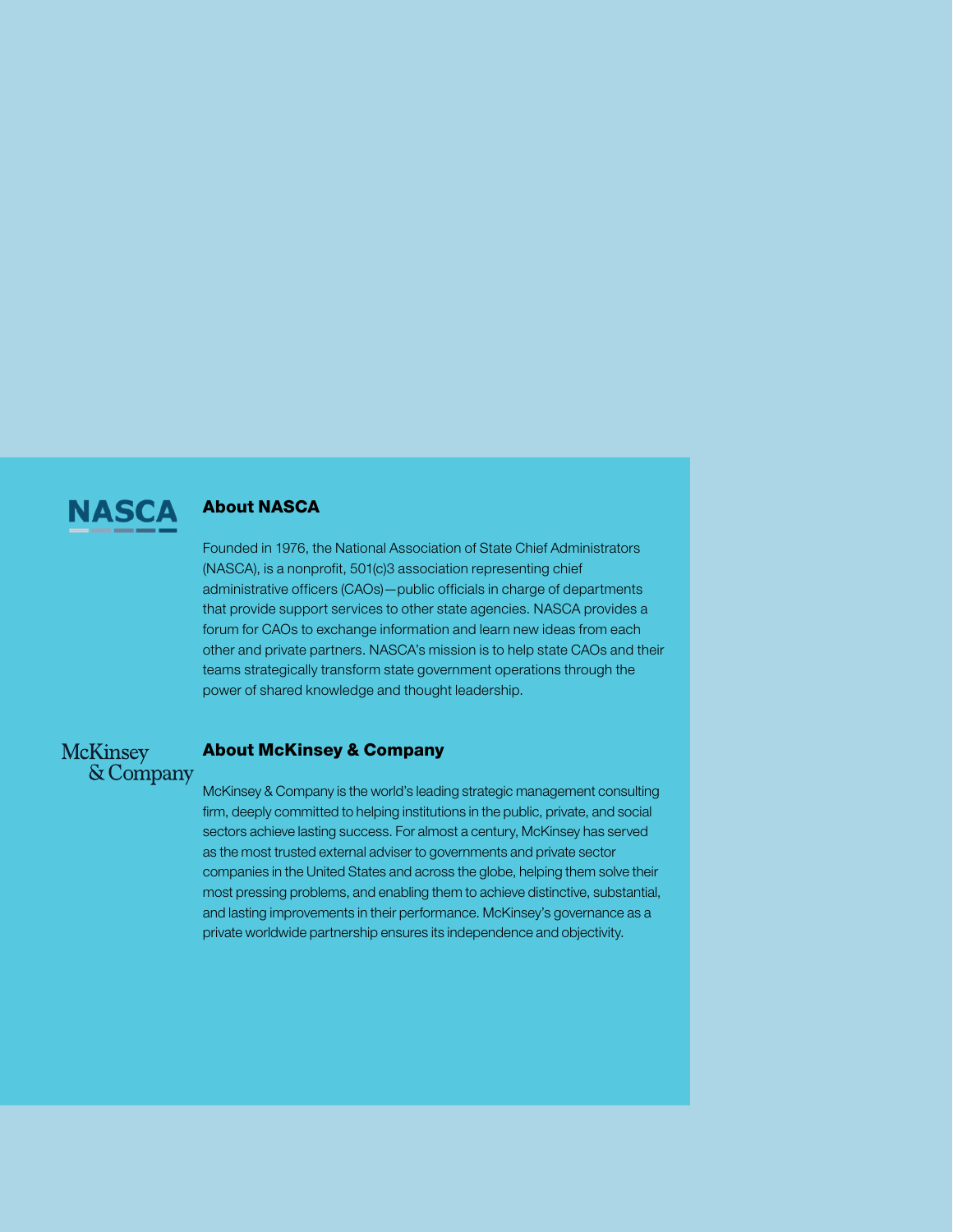# Table of contents

- **2** President's welcome letter
- 3 Executive summary
- 4 About the survey
- 5 Overview: How CAOs manage their state's risks
- **7** Four archetypes illustrate CAOs' approaches to risk management
- 11 Conclusion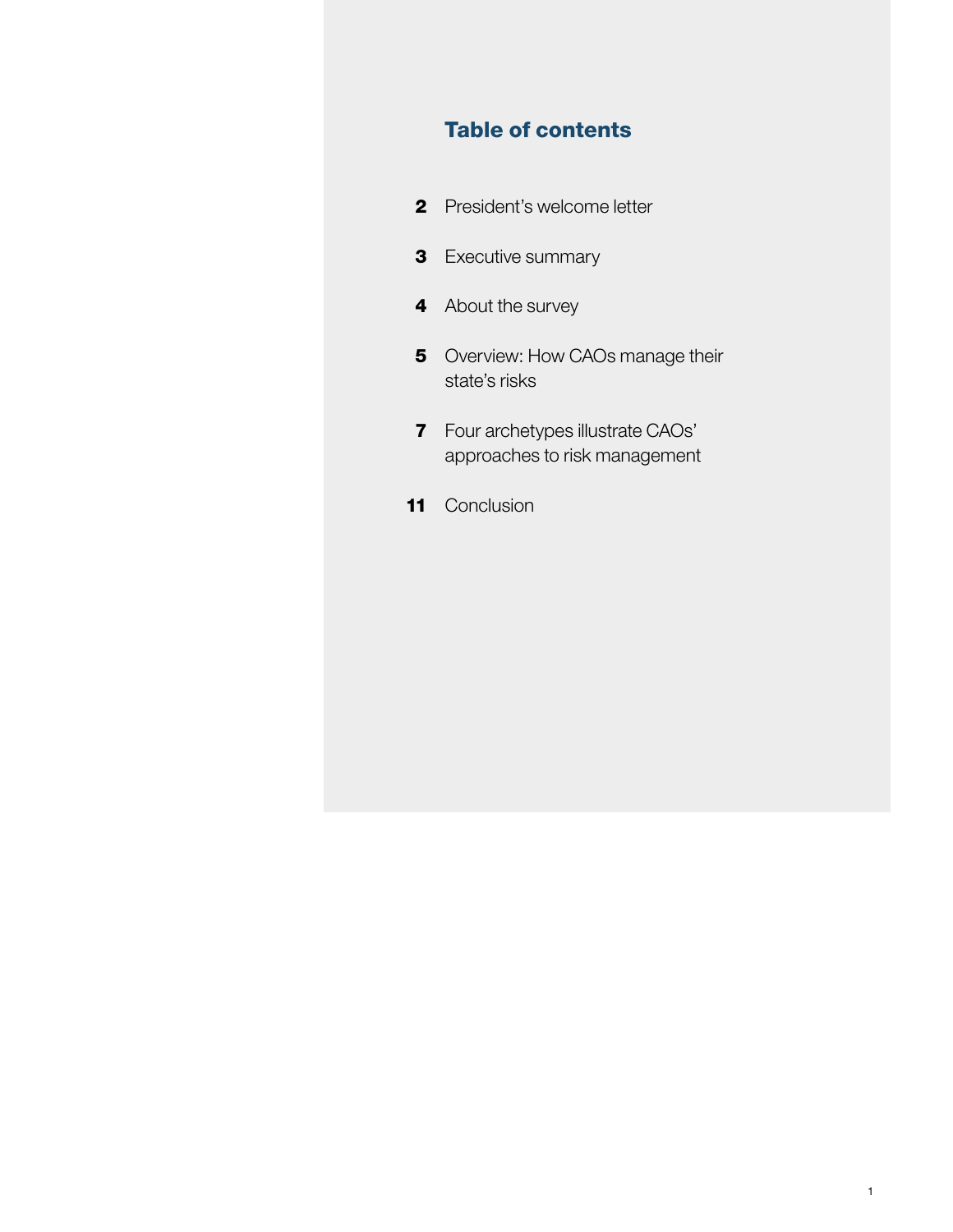Dear NASCA members,

State chief administrative officers (CAOs) are uniquely positioned to play a significant role in transforming the way state governments provide services. Together with our corporate partner, McKinsey & Company, NASCA conducted its second annual *Business of Running State Government Operations* survey of CAOs to identify and prioritize key issues, determine trends, and understand the perspectives of these state leaders.

NASCA conducts research with the following goals:

- recognize the role CAOs have in driving state government operational excellence
- curate and disseminate best practices, success stories, and case studies in state government operations
- assist CAOs with the strategies and resources necessary to modernize state government operations

The study proposal, question development, and peer communications were led by NASCA's Programs Committee, which comprises state CAOs and corporate partner volunteers. We appreciate the leadership and guidance of the Programs Committee. In addition, we thank our state members for the significant time they invested and insightful comments they provided in this survey. Finally, we are grateful for the extraordinary support and resources McKinsey & Company provided in helping us design the survey, analyze the results, and prepare this publication.

Thank you,

Dan Kim NASCA Programs Chair Director of the Department of Administrative Services, State of California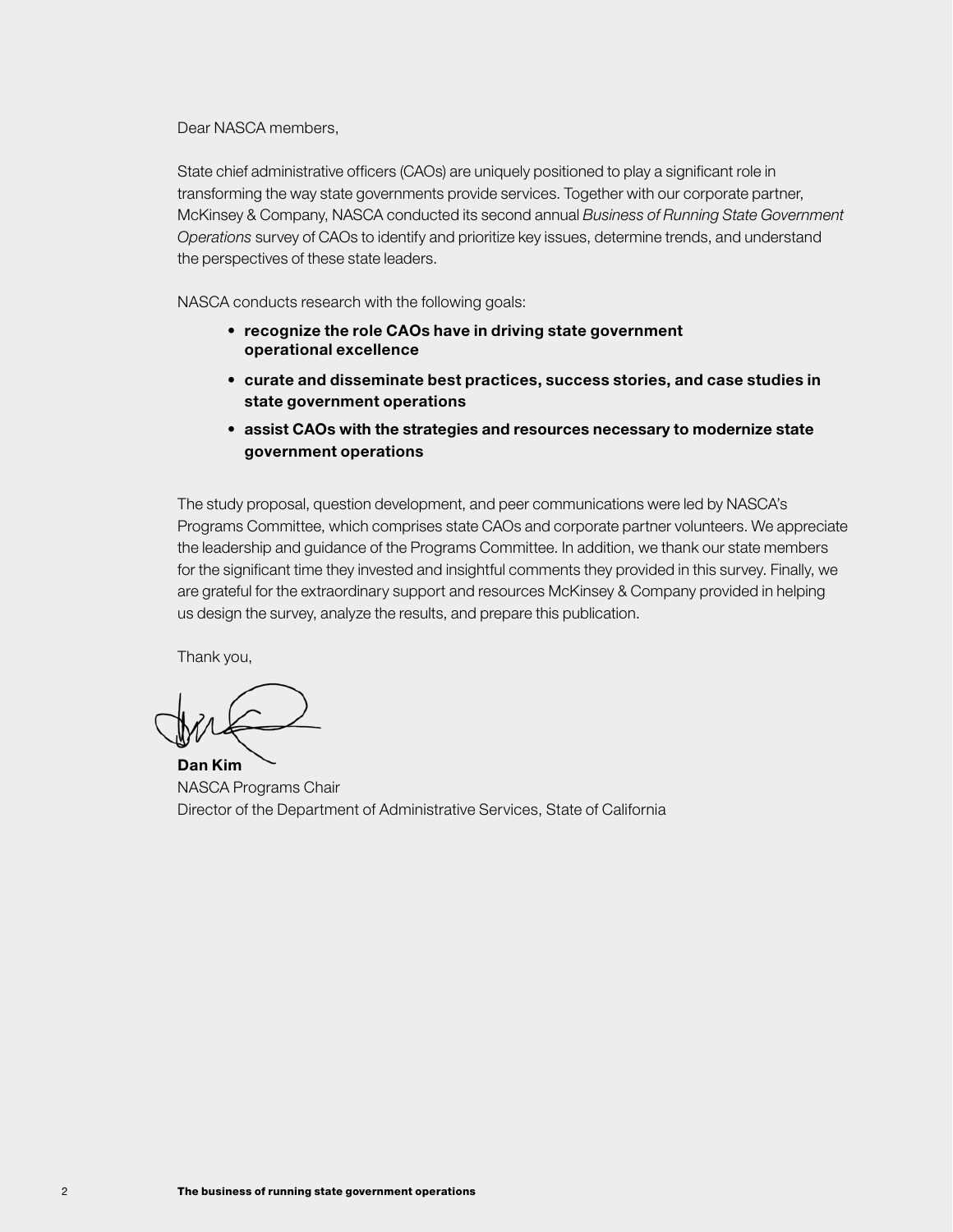## Executive summary

The priorities of a state's chief administrative officer (CAO) are numerous and varied—managing critical state functions; providing services and support to other agencies; driving innovation and change; managing budget constraints; and continuously improving administrative strategies, initiatives, and processes. To help CAOs achieve their missions, the National Association of State Chief Administrators (NASCA) and McKinsey & Company partnered for a second year to produce the *Business of Running State Government Operations* survey on key issues affecting CAOs today. Survey results are published in three separate papers, which focus on real estate, digital government, and risk. Unless otherwise cited, the survey is the analytical base for all exhibits in the paper.

Based on a limited set of questions by design, this paper provides an overview of how state governments approach risk management. While almost all CAOs are responsible for risk management in some regard, the survey determined there is wide variation in how states delegate and manage those responsibilities. When analyzing the most prevalent risk management practices, four archetypes emerged from the data: risk owners, risk collaborators, risk responders, and risk prone. For each archetype, building an overall strategy and more structured oversight is critical for addressing risk exposure, as well as preparing for and mitigating potential crises. In subsequent surveys, it will be possible to look for causal links between risk management archetypes and states' risk exposure, as well as more deeply assess states' capabilities and processes.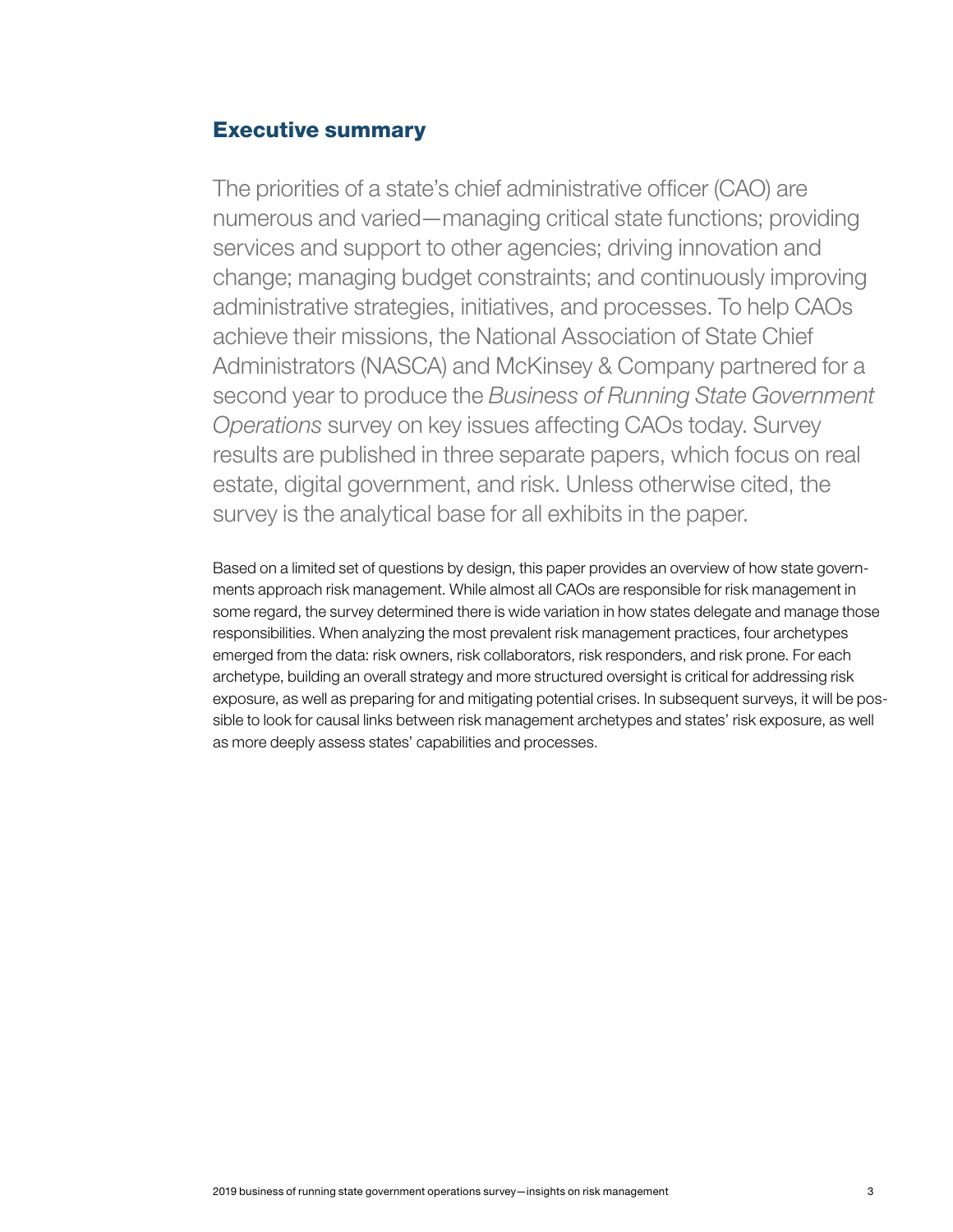# About the survey

The *Business of Running State Government Operations* survey was conducted with NASCA state members and focused on their priorities and challenges in real estate and facilities management, digital government, and risk management. The purpose of the survey is to provide government leaders with a robust set of data and insights they can use to compare state practices and inform forwardlooking strategic decisions.

### **Methodology**

The survey questions drew from subject-matter experts on risk management, as well as NASCA state members' experiences. NASCA convened a working group of members who are chief administrative officers (CAOs) to vet the questions to ensure CAOs' responses could yield relevant and actionable insights for NASCA state members.

#### The respondents

Thirty-three (33) NASCA-member CAOs participated in the survey, though not all respondents answered each question (Exhibit 1). While CAOs were the primary participants, some deputies and other officers also participated. This paper refers to all respondents as CAOs.

#### **Anonymity** NASCA Risk report

To preserve the anonymity of survey respondents, answers are not attributed to specific individuals or states.

#### Exhibit 1

## Thirty-three NASCA-member CAOs participated in the survey.

States represented in the survey

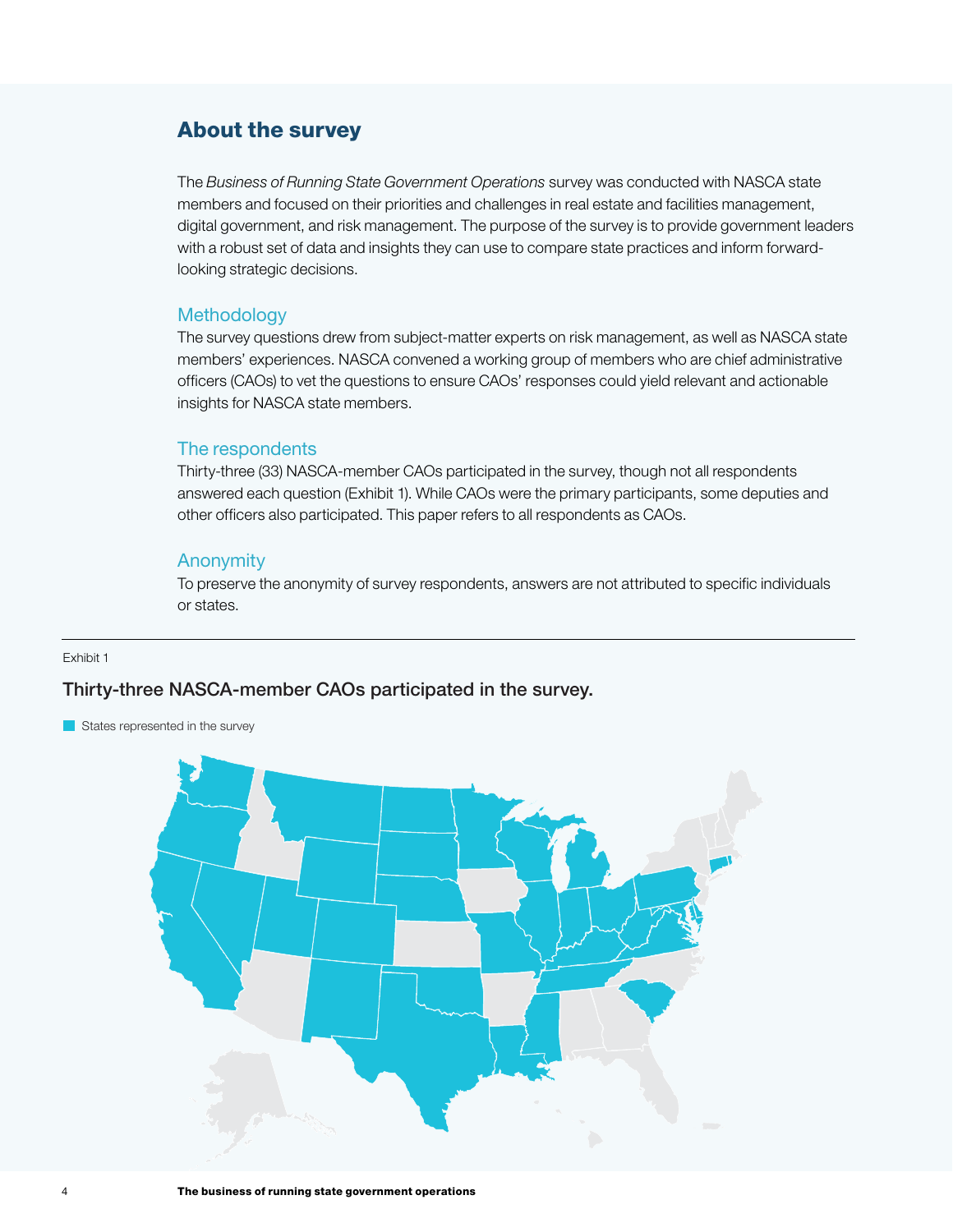# Overview: How CAOs approach risk management

Risk management is more important than ever before, as fast-moving technologies and external forces create new and more powerful threats for state governments to identify, prepare for, and mitigate. Although 76 percent of CAOs are responsible for risk management, how that responsibility is defined and carried out varies widely.<sup>1</sup> Overall, risk management strategies and processes are relatively unstructured across states.

## Among the states that have a well-established enterprise risk management strategy, there is wide variation in risk management processes, including how states delegate risk

Among the states that have a well-established enterprise risk management strategy, there is wide variation in risk management processes, including how states delegate risk ownership and manage risk evaluation.

ownership and manage risk evaluation. For example, about 50 percent of respondents have a chief risk officer in the office of the CAO, 10 percent of respondents have a chief risk officer who reports to someone other than the CAO, and 40 percent of respondents do not have a chief risk officer. In addition, only about 50 percent of CAOs have a well-established risk strategy with a formal process for regular evaluation (Exhibit 2).

CAOs are responsible for managing a wide range of risks. Some of the top concerns cited include employee safety and security, cybersecurity, financial security, and facility security.

There is also a correlation between the number of risks that CAOs are most likely to directly oversee and their approach to risk

Exhibit 2

## Only half of the states surveyed have a regularly evaluated enterprise risk management strategy.

% of respondents,  $n = 27$ 



<sup>1</sup> NASCA member survey on areas of responsibility, July 2019.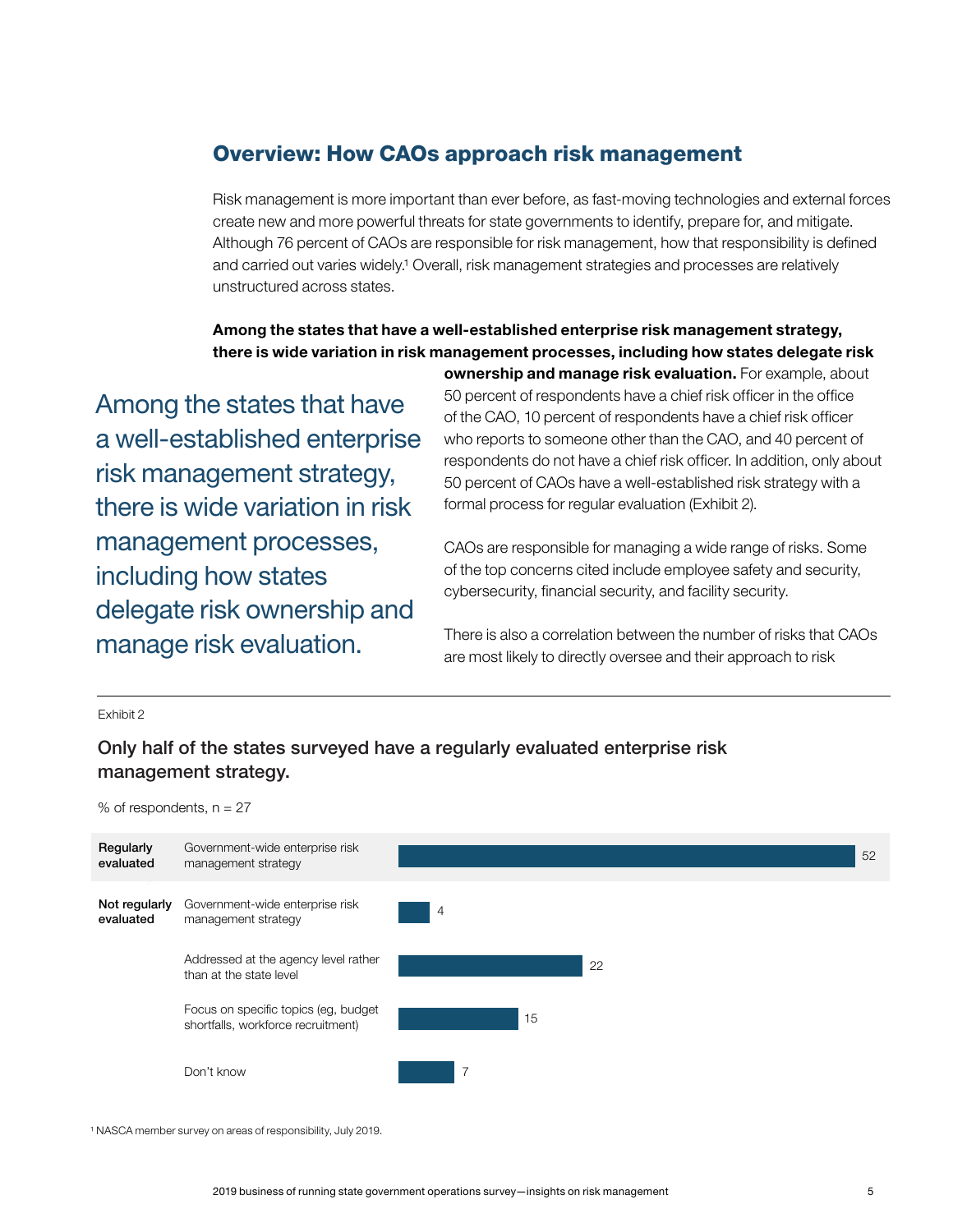management. CAOs who have broader risk management responsibilities tend to think about the whole taxonomy of potential risks. By contrast, CAOs who do not have accountability for risk management across a broad range of functions are more likely to concentrate solely on those topics for which they are otherwise responsible, such as facility security. The result is that many governments lack necessary awareness and centralized oversight of all risks faced by the state (Exhibit 3).

#### Exhibit 3

Cybersecurity, employee safety, and facility security are CAOs' top priorities for risk management as well as the most common areas of responsibility.





1 Human resource and civil rights complaints, insurance contracts and claims, workers' compensation, etc.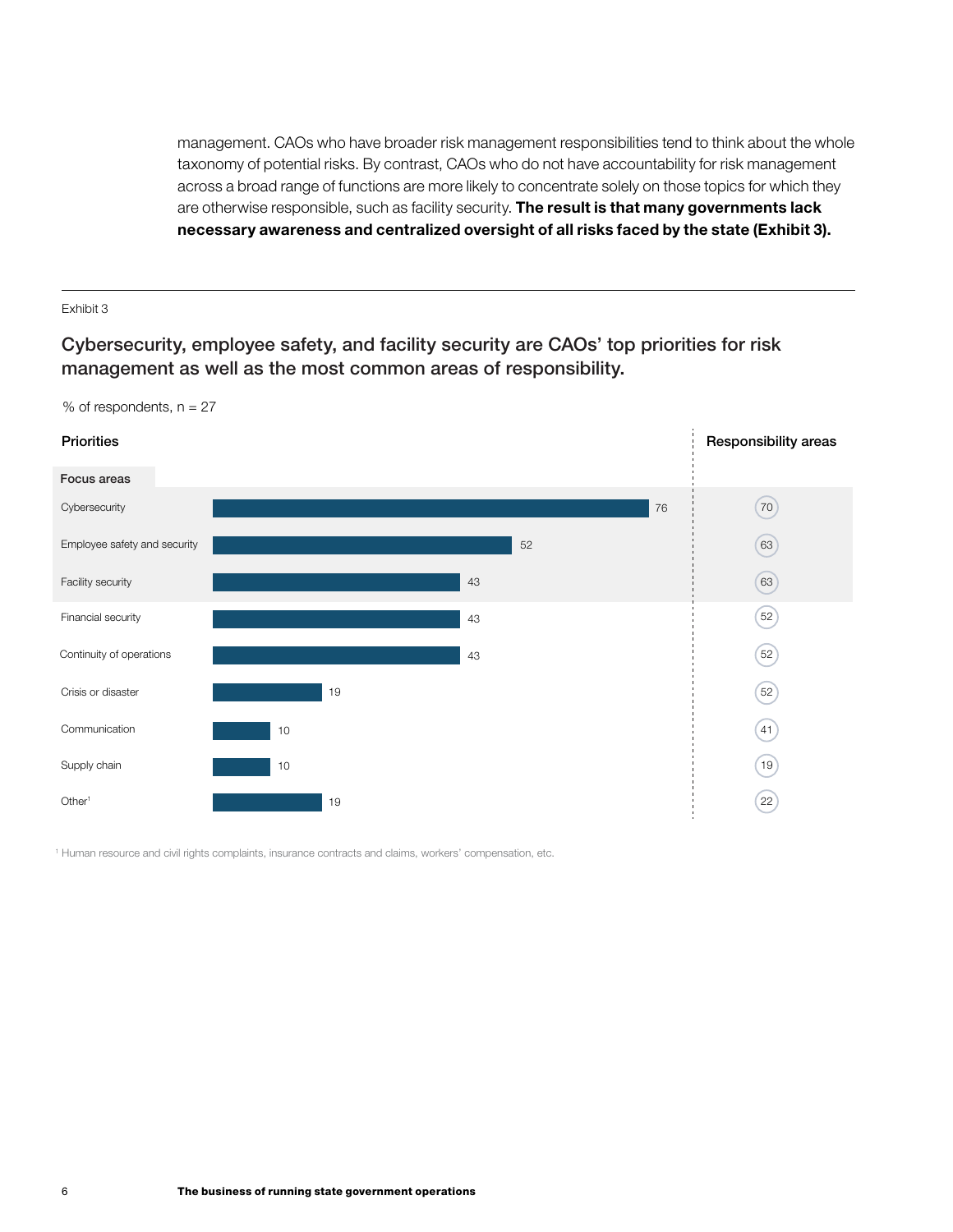

# Four archetypes illustrate CAOs' approaches to risk management

NASCA Risk report The survey revealed a wide range of approaches to risk management that can be sorted into four archetypes: risk owner, risk collaborator, risk responder, and risk prone. These archetypes are based on two dimensions of risk management: 1) how risk management and oversight is assigned and carried out across the state government, and 2) the frequency and structure of risk monitoring and evaluation (Exhibit 4).

Exhibit 4

## Four risk archetypes emerged from the survey data.

Size of circle represents % in each archetype

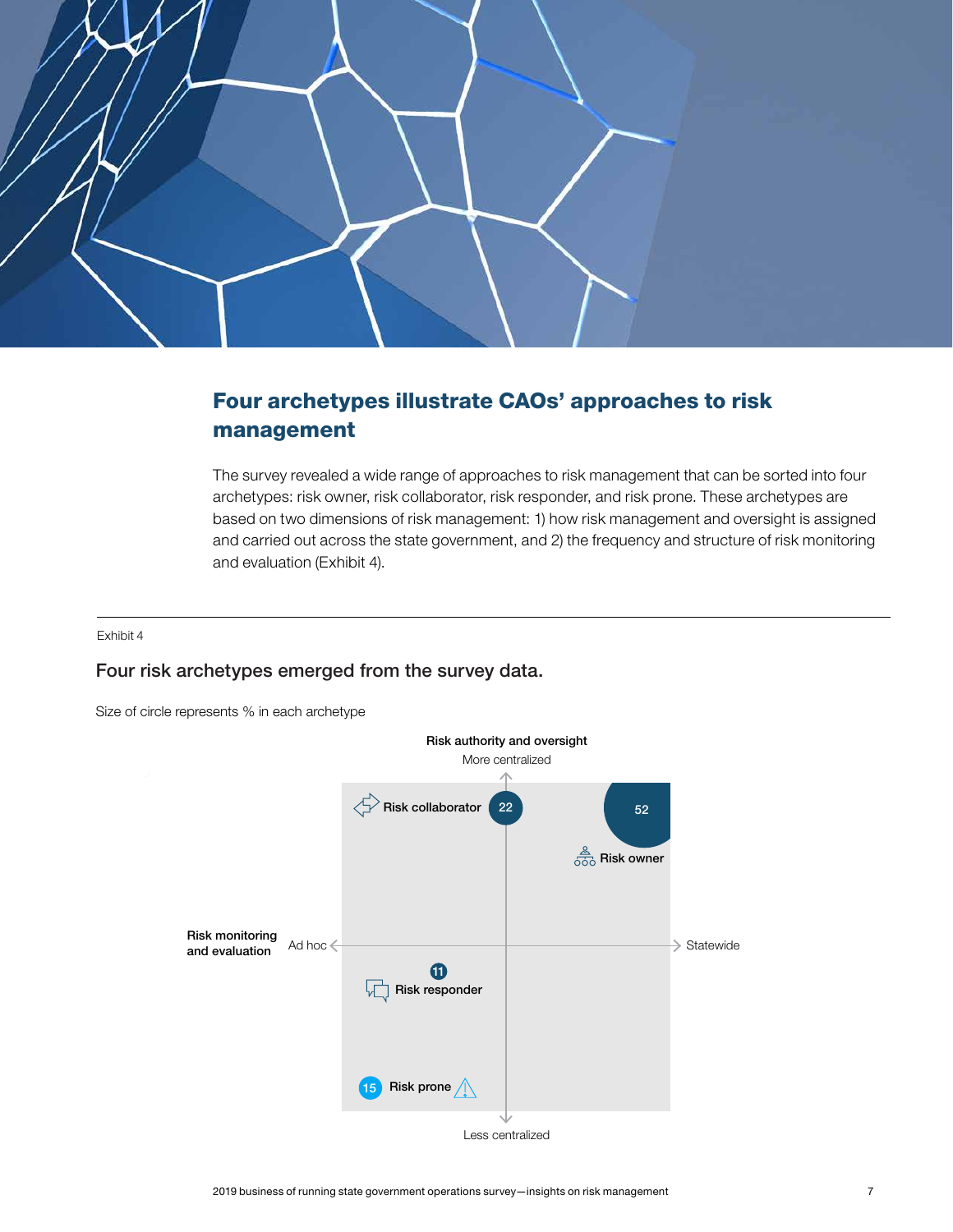The characteristics of each archetype are described in more detail below:



Fifty-two percent of states follow the risk owner archetype. These states have a centralized risk management authority and regularly evaluate and update their statewide enterprise risk management strategy.

#### Leadership

The CAO has primary responsibility for statewide risk management in 86 percent of risk owner states, while the remaining 14 percent designate another senior official. In addition to a CAO, states in this archetype are most likely to have a chief risk officer.

#### Risk responsibilities

States that follow the risk owner archetype are most likely to include a wide variety of risks in their risk management plans rather than focusing on a few discrete topics.



Twenty-two percent of states follow the risk collaborator archetype. These states have a centralized risk management function, often in the CAO's organization. While they believe that managing risk is essential, risk collaborators prefer to evaluate it at the agency level rather than at the state level.

#### Leadership

The CAO has primary responsibility for statewide risk management in 66 percent of risk collaborator states, while the remaining 34 percent designate another senior official.

#### Risk responsibilities

CAOs whose states follow the risk collaborator archetype are more likely to have a relatively narrow risk portfolio, with other senior officials taking responsibility for additional risks.



Eleven percent of states follow the risk responder archetype, in which there is no centralized risk management function. Instead, each agency is responsible for its own risk management. Risk evaluation is addressed on a topic-by-topic basis, rather than with a regular, comprehensive review of the state's or agency's risks.

#### Leadership

States in this archetype are unlikely to have a chief risk officer, either in the CAO's organization or in another department or agency.

#### Risk responsibilities

While many CAOs in these states retain some risk management responsibilities, they generally prioritize a few areas of risk, such as procurement or insurance, rather than overseeing a large portfolio of risks.



Fifteen percent of states follow the risk prone archetype. These states do not have an enterprise risk management strategy, nor do they have a centralized risk management authority. While CAOs in these states may have some risk responsibilities in specific topic areas, they typically assess and deal with risks on an ad hoc basis. These states are highly unlikely to be supported by a chief risk officer.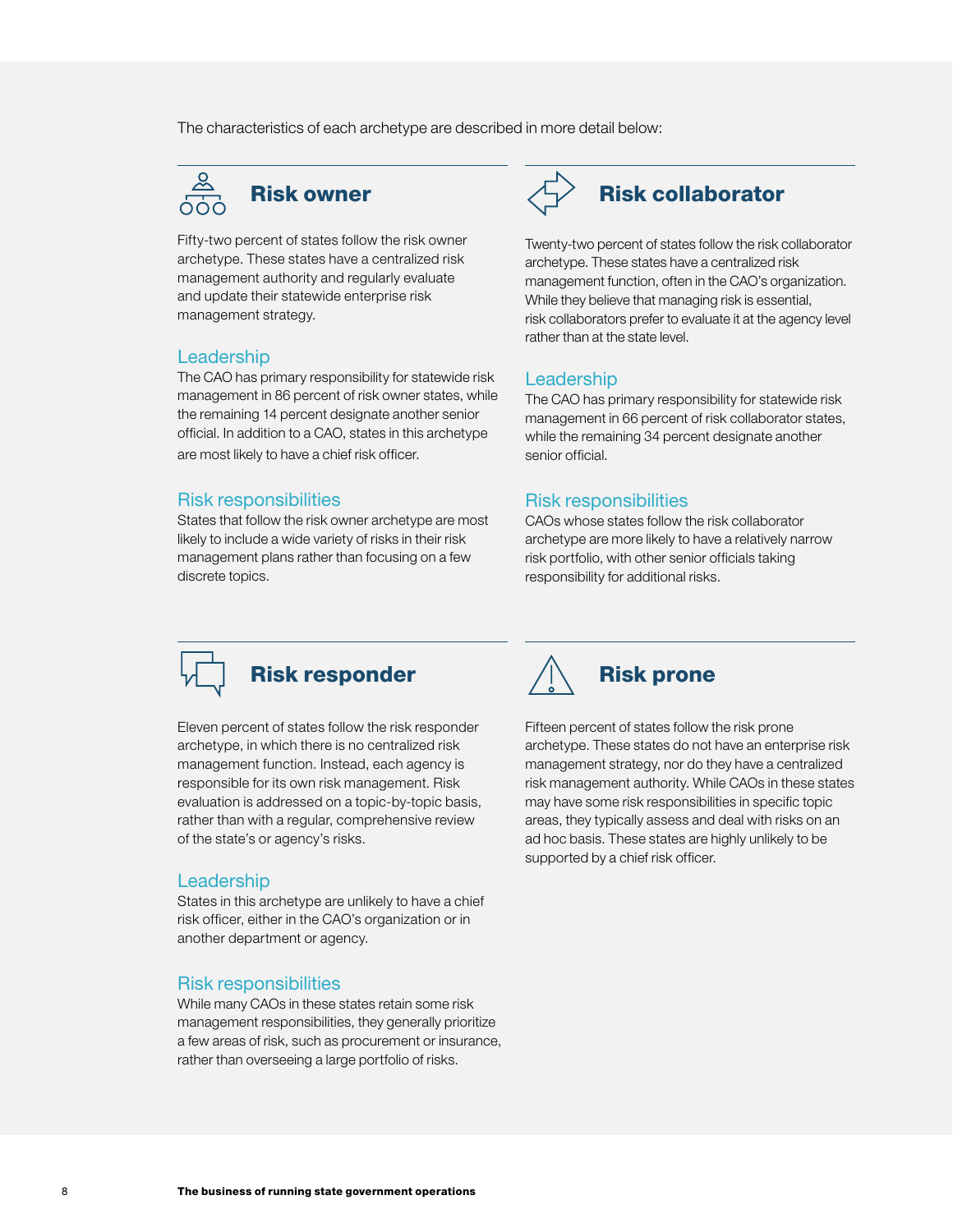#### Takeaways from the risk archetypes

There is no one-size-fits-all risk management approach for states; indeed, the best risk-management approach for each state is highly dependent on structural factors related to an individual state's context. For example, states may have different risk appetites, leading to varying levels of financial, environmental, or other regulations. They also have different levels of exposure to natural disasters, variable budgets, and economic downturns, among other factors.

Even with these structural differences, best practices dictate that there should be an overarching strategy and clear ownership approach, as there is with the risk owners, risk collaborators, and risk responders.

Even with these structural differences, best practices dictate that there should be an overarching strategy and clear ownership approach, as there is with the risk owners, risk collaborators, and risk responders. Public sector best practices also demonstrate that the most effective strategies are collaborative and enterprise-wide, backed by risk management plans and procedures that align with the state's risk appetite.² Once a state determines its risk management strategy, it should assign clear, primary responsibility to an individual or group for this function. Failing to designate one point of contact as the primary responsible party has proven to leave certain risks unaddressed, while assigning responsibility to multiple groups can result in ambiguity and duplication of resources, undermining the overall approach.

## Polar satellites: A model for cross-agency risk management<sup>1</sup>

The National Oceanic and Atmospheric Administration (NOAA) and NASA collaborate to manage risk in the Joint Polar Satellite System program that collects and reports on environmental and weather data. While a joint program director is responsible for overall risk management and oversight, each agency has specific risk responsibilities outlined

in a formal memorandum of understanding. In this instance, NOAA is responsible for monitoring cost and schedule risks, and NASA is responsible for systems and engineering risks. This approach ensures that together the agencies can control for a wide spectrum of risks, without creating redundant or conflicting systems.

¹ *Enterprise risk management*.

² *Enterprise risk management: Selected agencies' experience illustrate good practices in managing risk*, United States Government Accountability Office, December 2016, gao.gov.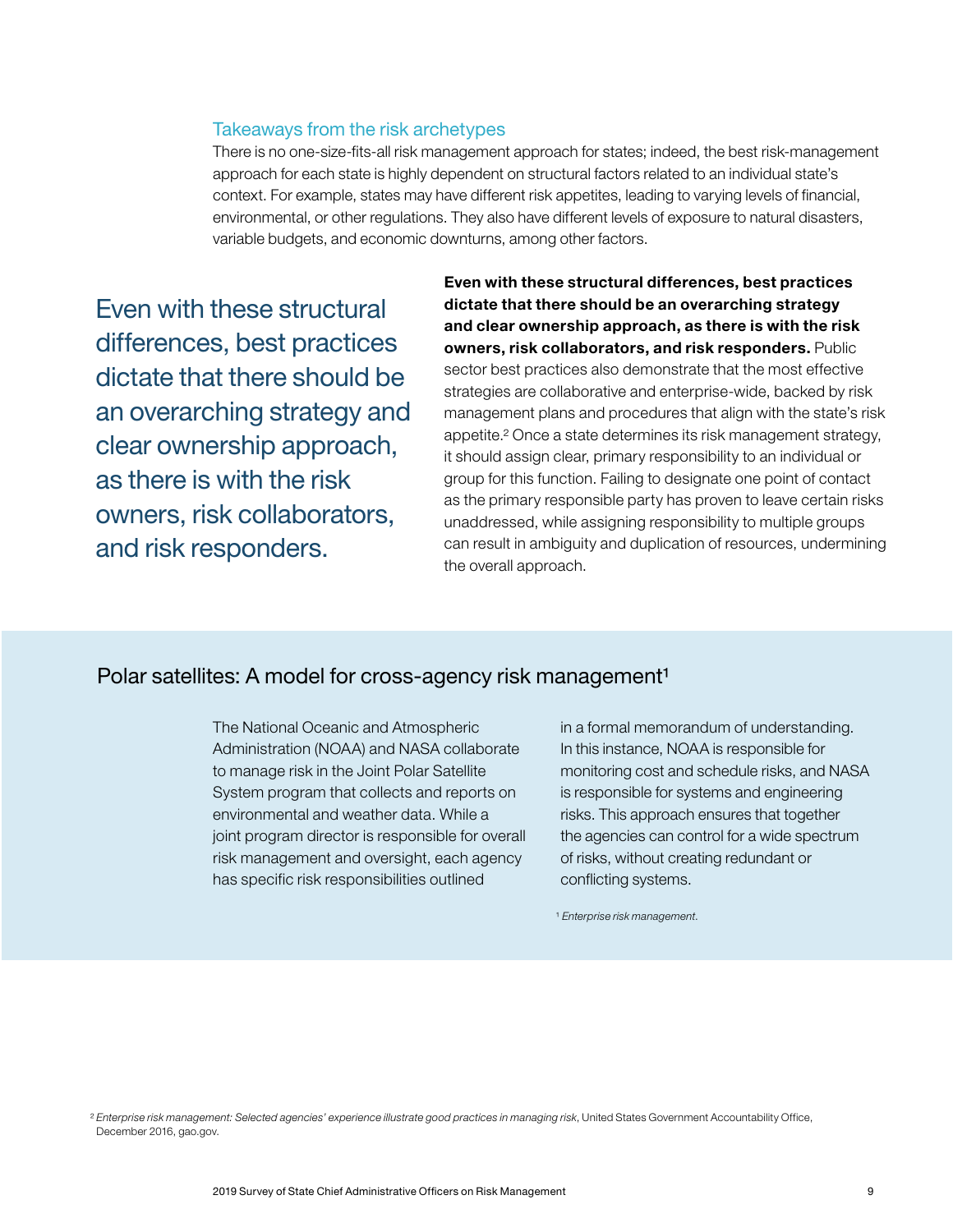Looking ahead, more than half of the CAOs currently in the risk prone archetype are actively developing more robust risk management strategies, signifying that they recognize and are addressing current gaps. Overall, nearly 17 percent of CAOs plan to develop a new risk strategy in the next 12 to 24 months. These CAOs, and others looking to develop or refresh their risk management strategies, could consider the range of risk management approaches used by public sector entities across the country and determine which would be most effective in their states.

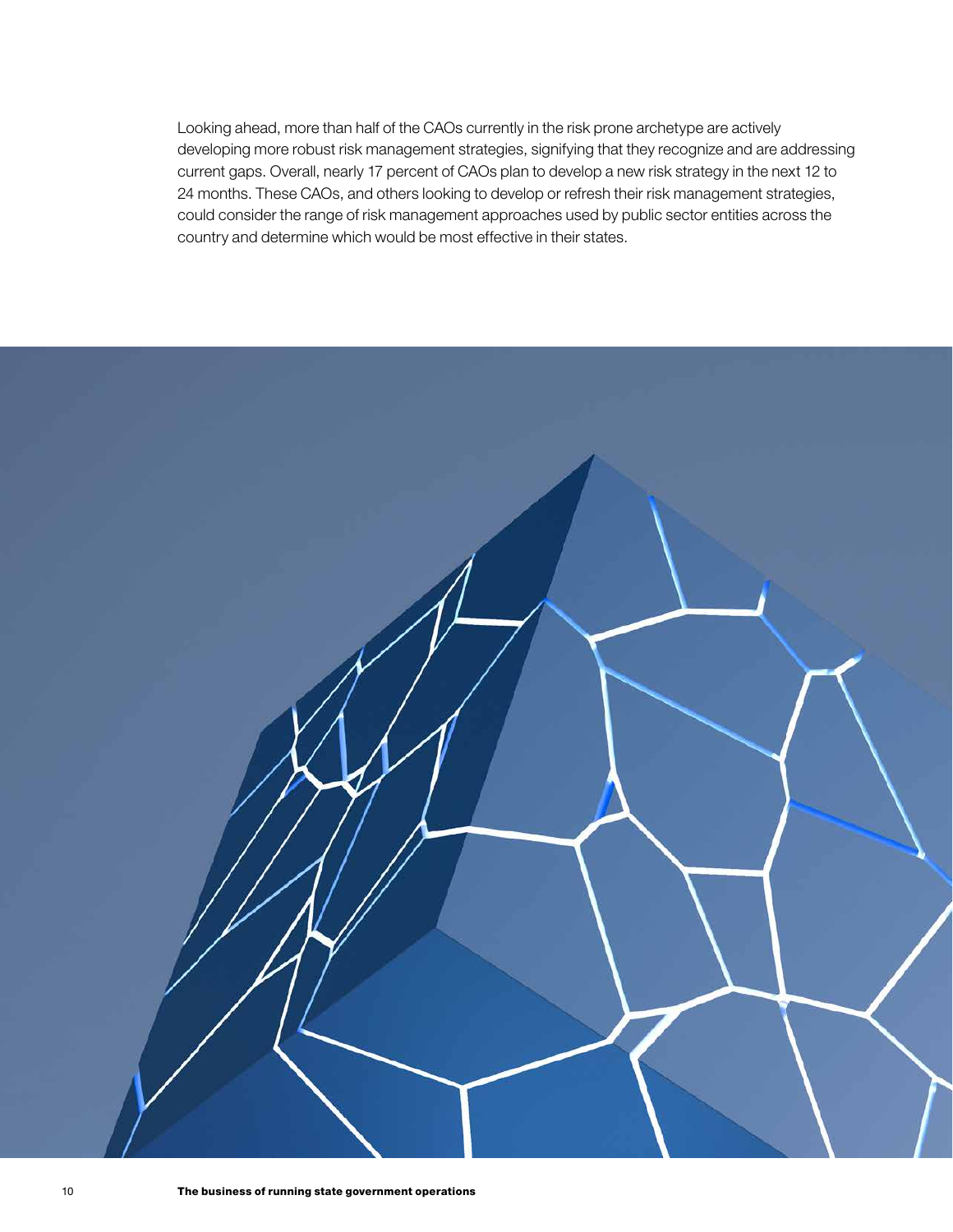# Conclusion

Governance, decision-making structures, and risk exposure vary significantly by state, as do risk management approaches, but there are some additional lessons to be drawn from the available data, validated by private and public sector experiences, that are instructive for CAOs developing a risk management strategy in the near term.

The most effective risk management step an organization can take is to ensure that senior leaders are accurately identifying the state's full set of risks and areas of potential weakness. Risk management should be led by a CAO, chief risk officer, or another leader with statewide authority appointed by the governor. In addition to this designated risk manager, a committee of senior, interagency leaders should be responsible for regularly reviewing and evaluating risk. This committee should also be responsible for coordinating across all parties with risk responsibilities and ensuring that every employee upholds the responsibility of managing risk and adhering to the state's risk culture.

## Case examples demonstrate approaches to risk management transformations

A large US city articulated guiding principles for its enterprise risk management function, drawing on best practices across risk management and crisis management, and mapped options for its risk management structure, including key roles and responsibilities.

A US federal agency overhauled its risk operating processes by refining its risk models, establishing risk governance protocols to ensure transparent decision making, and developing an approach to systematically assessing risk.

Risk management leaders should work together to adopt an overarching strategy. The best strategies will not only have a clear owner but also have the following characteristics:<sup>4</sup>

- be comprehensive and proactive
- include regular evaluation of risk assessments and resource allocations
- be broad in scope, including assessments of a wide variety of risks, risk management processes, governance and accountability structures for those processes, and playbooks for crisis response

By ensuring clear ownership over all the risks a state faces and adopting an overarching strategy, states can significantly advance their risk awareness and oversight capabilities.

Kelly Clark is a consultant in McKinsey's Washington, DC, office and Rachel Schaff is a research manager in the Boston office, where Joseph Truesdale is an associate partner; Jamie Rodgers is the deputy director at NASCA.

 $^4$  Daniela Gius, Jean-Christophe Mieszala, Ernestos Panayiotou, and Thomas Poppensieker, "Value and resilience through better risk management," October 2018, McKinsey.com.